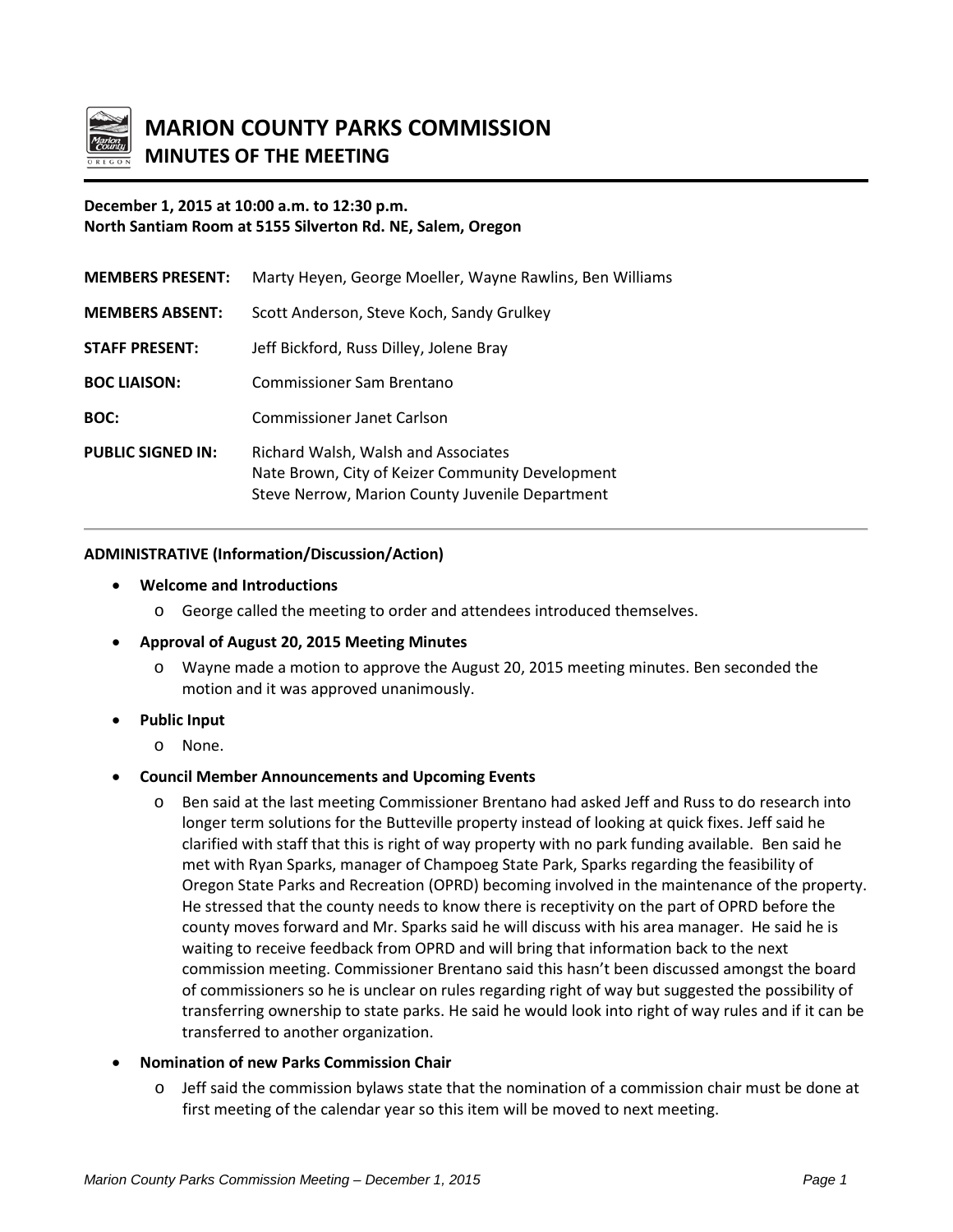## **KEIZER RAPIDS PARK GRANT APPLICATION**

Commissioner Carlson thanked Rich Walsh and Nate Brown for attending with her. She then shared a presentation with the commission that gave background on the acquisition of additional property for Keizer Rapids Park via a grant in 2005. Commissioner Carlson said the State of Oregon owns 85 acres of the park which has been leased for 99 years for a small dollar amount. She said the City of Keizer recently purchased more property, which is where the Big Toy is located, and Marion County has invested \$427,000 in a recreation easement and \$150,000 in a conservation easement. She said there was an emphasis to purchase additional parks land when the park was created, which the Marion County Parks Master Plan and City of Keizer Master Plan also recommends. Rich said this park was built on these master plans and state land acquisition, and it tied into Governor Kulongoski's water initiative which identified a need for a motorized boat ramp between downtown Salem and Willamette Mission State Park.

Rich said because of the interest in the water trail, the partners received an unprecedented amount of grants, including one grant from the Bureau of Land Management (BLM) to do master planning. Commissioner Carlson said they had 2,000 surveys returned from citizens prioritizing elements of the park, with a playground being identified after other essential park features. She said out of this the big toy became an idea, as well as the amphitheater, boat ramp, and dog park. Commissioner Carlson said when the big toy was built in June 2015 they knew they needed 700 volunteers, but had tremendous community support with 800 volunteers working multiple shifts.

Commissioner Carlson said the total cost for the big toy was \$319,000 and gave credit to Rich for raising the funds. She said most was donated funds and the remaining was done as a service (i.e., gravel). Commissioner Carlson said the initial budget was \$500,000 because they wanted a spongy surface or fall area under the big toy but estimates for that alone were \$180,000 to \$230,000. She said because they were worried they wouldn't raise these funds by the deadline, they decided to instead put down manufactured wood chips. Commissioner Carlson said they are now in Phase 2 of the project and would like to make disability services or amenities a larger focus. She said the park as no ADA bathrooms and no paved trails. She said she asked Wayne to meet with them to discuss grant possibilities and are now working on that as a smaller grant group to write the grant. She said they were so successful at the outset in the city and county's joint effort that she is here today to ask the Parks Commission endorsement for the grant application moving forward. Commissioner Carlson said the grant application is April 1, 2016 and they will be able to use the purchased property as a match for the grant application.

Nate said the City of Keizer has to do their master plan indicating where the trails will go and will divide into two phases with the first phase including restrooms and fall surfaces and the second phase focusing on a paved trail. He said the total amount they are requesting for phase one is \$250,000. He said the newly purchased property is natural and the developed part of a former orchard. Nate said the restroom and fall surface is in the middle of this property. He said a portion of the park is undeveloped Marion County property but the City of Keizer is policing and maintaining. Nate said they are joining together with Marion County to strengthen the position of the grant and are asking for the parks commission's endorsement.

Marty asked about the current restrooms. Nate said they are portable restrooms with some being ADA. Commissioner Carlson said they also need feedback from people with disabilities and are meeting the Marion County Intellectual and Developmental Disability Advisory Committee (IDDAC) and will hopefully receive their endorsement. She said they met with the parks commission first because they oversee Marion County parks.

Rich said the initial plan was to have the spongy, fall surface, and it was very disappointing to not have for children, parents, and grandparents with handicaps that can't walk on the wood chip surface. He said so many people of all walks of life use the dog park and big toy as a social experience too.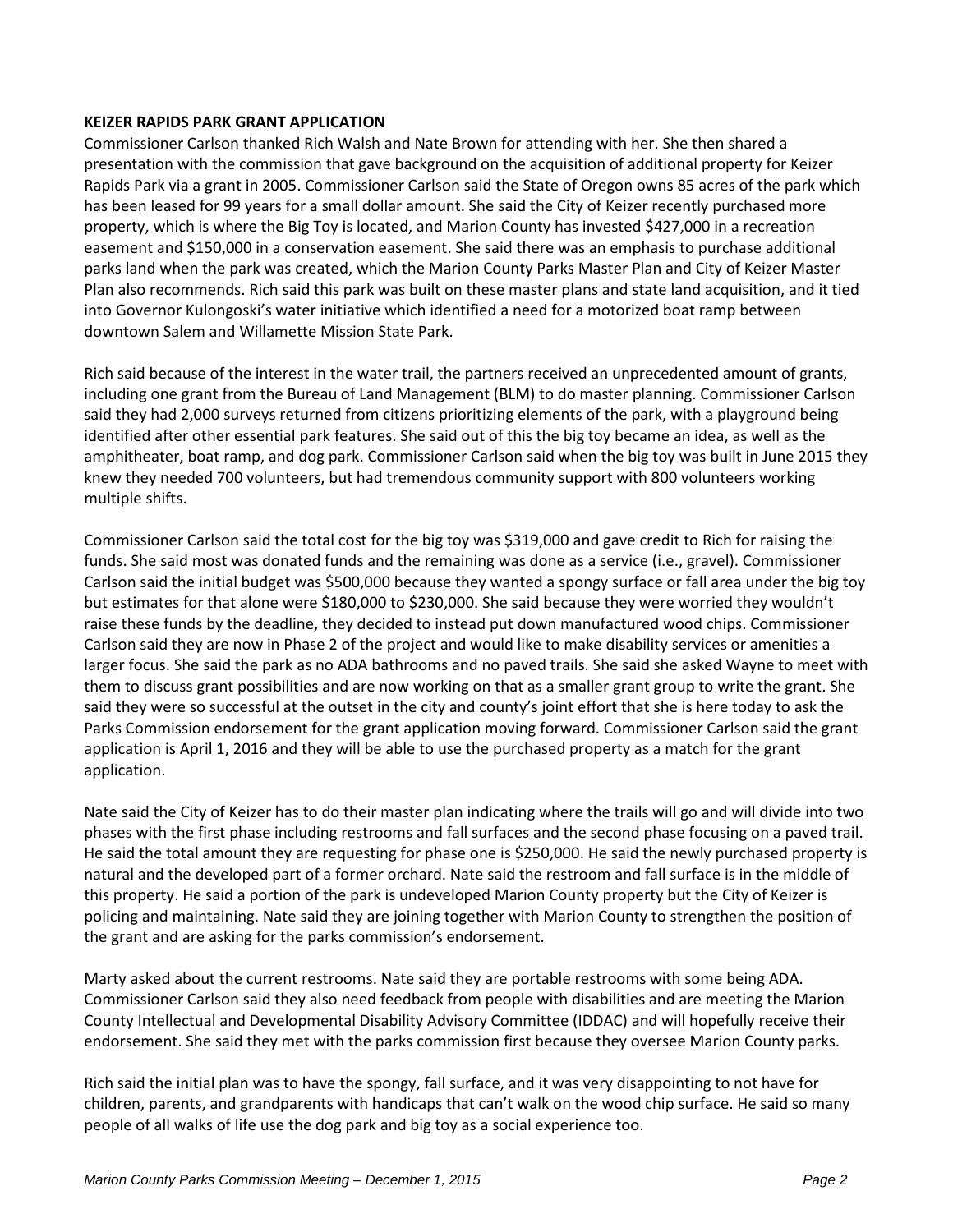Commissioner Carlson said there may be some other soft match but no money outlay. Wayne said Commissioner Carlson has done an excellent job pulling in different entities and people that could almost assure the success of the grant request. George asked Wayne to keep the commission updated on the park.

Ben made a motion that the parks commission endorse a joint application by Marion County and the City of Keizer for grant funding for the Keizer Rapids Park. Marty seconded the motion and it was passed unanimously.

## **BONESTEELE PARK INFORMATION**

Since Scott was not able to attend this meeting, this discussion topic will be tabled until the next meeting. George said he also wants more work done to Parks Master Plan, particularly the Natural Heritage Parks Plan. Jeff said there is an upcoming work session with the board of commissioners to discuss the Parks Master Plan and more information will be shared with the parks commission.

# **NORTH FORK PARKS TOUR / ACTION PLANNING**

Jeff said in October, the board of commissioners did a tour of the North Fork corridor with staff from public works, sheriff's office, and BLM, looking at law enforcement, roads, and parks issues. Commissioner Brentano said there are new stresses on the North Fork area because of heat and water, and there have been several disputes with neighbors, as well as a fire at North Fork Park, so commissioners thought they'd visit and see if they could put together a plan to make things better. Jeff said there is a work session with the board of commissioners next Tuesday about these issues. He said some highlights included:

- Trees are still down at North Fork Park and not yet removed by BLM although they were told this would be done by October.
- Looking at different ideas with parking to allow parking in a more orderly fashion, including expanding the parking lot at North Fork Park.
- Looking at money handling issues at Bear Creek Park. The county has the park host pull the money but BLM has two people handle the money, so the county is looking at other options so there are always two people when doing this to ensure safety and good accounting practices. Jeff said this is a challenge because the money is pulled daily so the host can see who has paid. Commissioner Brentano said he was quite impressed with wooden stair structure at the park. Jeff said the Juvenile department created these stairs and staff is talking with them about doing the same at Salmon Falls Park.
- Salmon Falls Park has signage that the trail is closed because the railing going to the river needs to be repaired or replaced. Jeff said this is a precarious way for EMTs to get down to the water when someone is injured. He said the Juvenile department has a design and sometime before the parks opening next May they will have a new stairway done and ready for use. Jeff said the park also has a new life jacket station from the family of the young man who died at park in 2015. Commissioner Brentano said there is also a concern about people riding through the salmon passage structure, which is a tunnel with metal grates locked down.
- The parking lot Salmon Falls Park is very small for the amount of use it receives. Jeff said they are looking at the delineation of the park to make it more efficient. He said engineering staff have also written plans for a possible future expansion. Jeff said neighbors aren't supportive because they feel if there's more legal parking that will bring more vehicles that will continue to park illegally.
- Looking at efforts to work cooperatively with BLM.

George asked if are any other organizations that have plans to expand in the area. Jeff said they've not heard of anything. Commissioner Brentano said there has been increased publicity about the great swimming and recreation opportunities, which brings more traffic to area parks and increases staff workload.